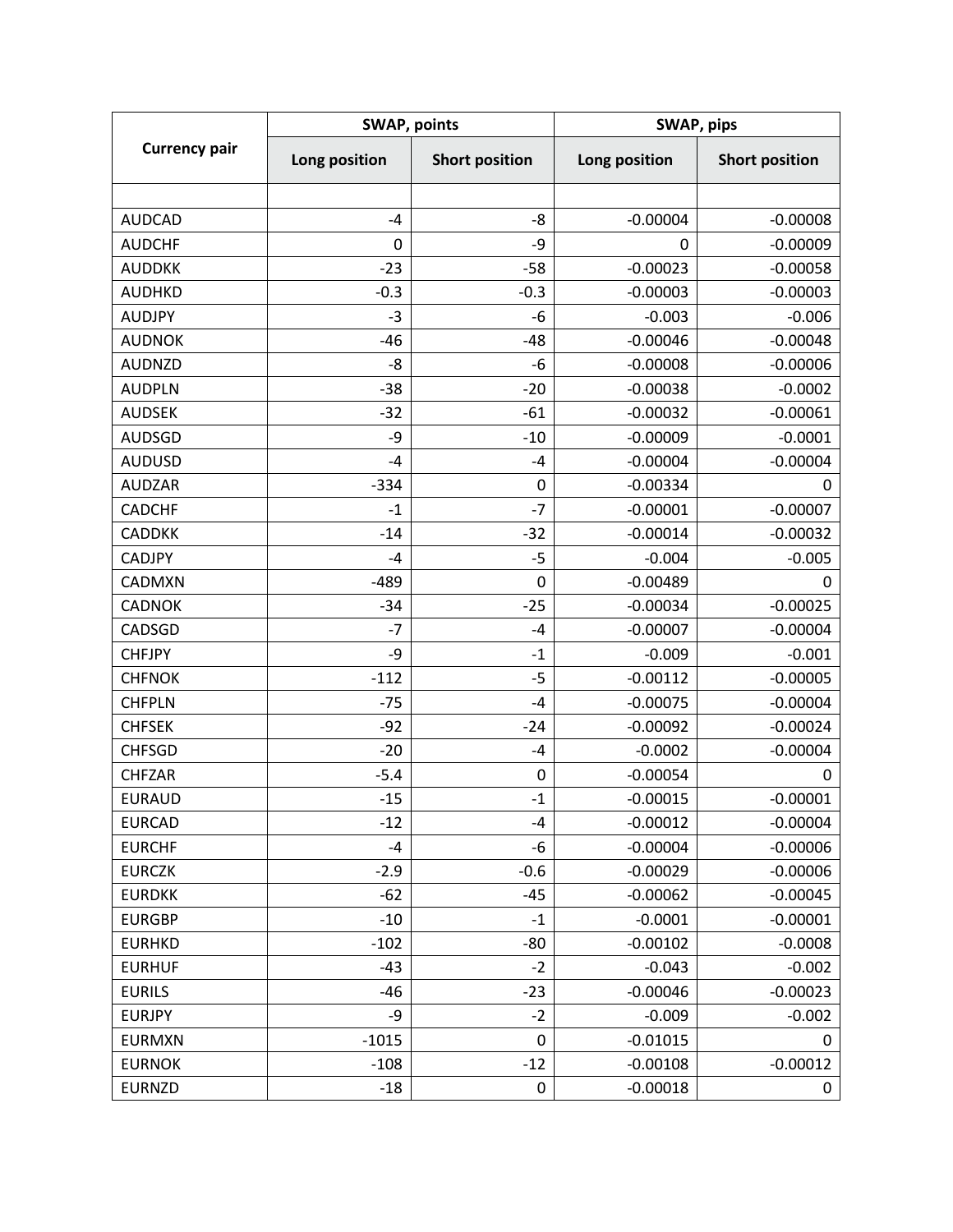| <b>EURPLN</b> | $-75$       | -8          | $-0.00075$ | $-0.00008$   |
|---------------|-------------|-------------|------------|--------------|
| <b>EURRUB</b> | $-3083$     | 0           | $-0.03083$ | 0            |
| <b>EURSEK</b> | $-85$       | $-33$       | $-0.00085$ | $-0.00033$   |
| <b>EURSGD</b> | $-19$       | -6          | $-0.00019$ | $-0.00006$   |
| <b>EURTRY</b> | $-877$      | 0           | $-0.00877$ | 0            |
| <b>EURUSD</b> | $-10$       | 0           | $-0.0001$  | 0            |
| <b>EURZAR</b> | $-597$      | 0           | $-0.00597$ | 0            |
| <b>GBPAUD</b> | $-11$       | $-7$        | $-0.00011$ | $-0.00007$   |
| <b>GBPCAD</b> | -8          | $-10$       | $-0.00008$ | $-0.0001$    |
| <b>GBPCHF</b> | $\mathbf 0$ | $-12$       | 0          | $-0.00012$   |
| <b>GBPDKK</b> | $-38$       | $-83$       | $-0.00038$ | $-0.00083$   |
| <b>GBPJPY</b> | $-5$        | -8          | $-0.005$   | $-0.008$     |
| <b>GBPNOK</b> | $-78$       | $-57$       | $-0.00078$ | $-0.00057$   |
| <b>GBPNZD</b> | $-13$       | -6          | $-0.00013$ | $-0.00006$   |
| <b>GBPPLN</b> | $-67$       | $-28$       | $-0.00067$ | $-0.00028$   |
| <b>GBPSEK</b> | $-53$       | $-80$       | $-0.00053$ | $-0.0008$    |
| <b>GBPSGD</b> | $-15$       | $-13$       | $-0.00015$ | $-0.00013$   |
| <b>GBPTRY</b> | $-988$      | 0           | $-0.00988$ | 0            |
| <b>GBPUSD</b> | $-7$        | $-5$        | $-0.00007$ | $-0.00005$   |
| <b>GBPZAR</b> | $-613$      | 0           | $-0.00613$ | 0            |
| <b>HKDJPY</b> | $-42$       | $-73$       | $-0.00042$ | $-0.00073$   |
| <b>MXNJPY</b> | 0           | $-160$      | 0          | $-0.0016$    |
| <b>NOKJPY</b> | $-32$       | $-74$       | $-0.00032$ | $-0.00074$   |
| <b>NOKSEK</b> | -6          | $-10$       | $-0.00006$ | $-0.0001$    |
| <b>NZDCAD</b> | $-3$        | -9          | $-0.00003$ | $-0.00009$   |
| <b>NZDCHF</b> | $\pmb{0}$   | -9          | 0          | $-0.00009$   |
| <b>NZDJPY</b> | $-2$        | $-7$        | $-0.002$   | $-0.007$     |
| <b>NZDSEK</b> | $-10$       | $-41$       | $-0.0001$  | $-0.00041$   |
| <b>NZDSGD</b> | -8          | $-11$       | $-0.00008$ | $-0.00011$   |
| <b>NZDUSD</b> | $-3$        | $-5$        | $-0.00003$ | $-0.00005$   |
| PLNJPY        | $-120$      | $-150$      | $-0.012$   | $-0.015$     |
| SGDJPY        | $-5$        | -8          | $-0.005$   | $-0.008$     |
| <b>TRYJPY</b> | $\pmb{0}$   | $-15$       | 0          | $-0.015$     |
| <b>USDCAD</b> | $-5$        | -8          | $-0.00005$ | $-0.00008$   |
| <b>USDCHF</b> | $\mathbf 0$ | -9          | 0          | $-0.00009$   |
| <b>USDCNH</b> | $-112$      | $\mathbf 0$ | $-0.00112$ | 0            |
| <b>USDCZK</b> | $-1.4$      | $-1.3$      | $-0.00014$ | $-0.00013$   |
| <b>USDDKK</b> | $-23$       | $-60$       | $-0.00023$ | $-0.0006$    |
| <b>USDHKD</b> | $-4.8$      | $-9.6$      | $-4.8E-05$ | $-9.6E - 05$ |
| <b>USDHUF</b> | $-22$       | $-14$       | $-0.022$   | $-0.014$     |
| <b>USDILS</b> | $-15$       | $-46$       | $-0.00015$ | $-0.00046$   |